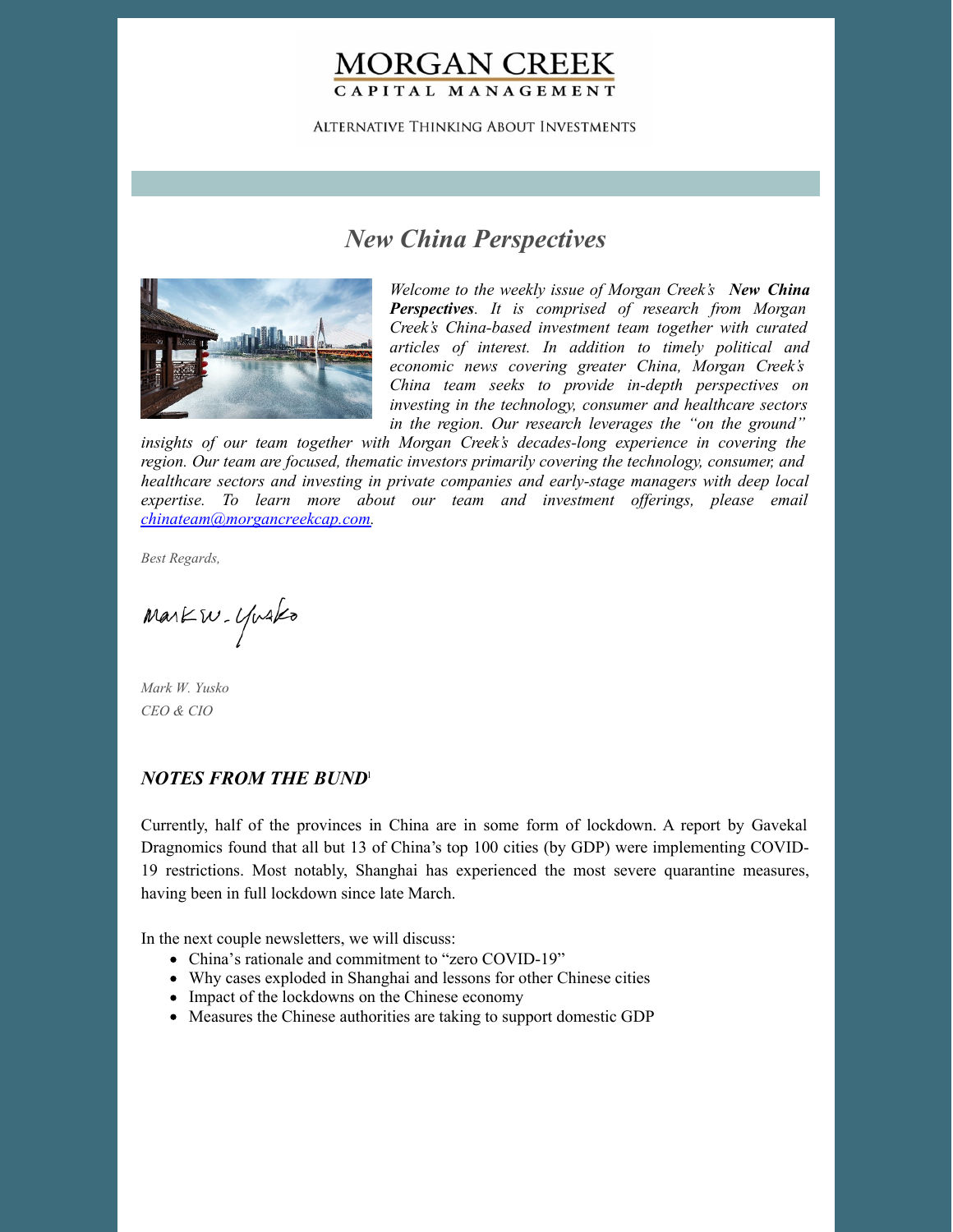

#### **China's "zero tolerance" policy**

China is the only country today in the world that is still adhering to a zero COVID-19 policy, with many countries now treating COVID-19 as endemic like the flu. This stance has proved challenging for China to adopt for a number of reasons.

First, the flu is not currently recognized as an endemic within China. In 2020, only 70 [people](https://www.statista.com/statistics/1108821/influenza-death-rate-in-china/) were officially registered as dying from influenza; this compares to 20,000 deaths [reported](https://www.cdc.gov/flu/about/burden/2019-2020.html) in the US in the same year. This difference in accounting, where China historically attributed death to flu-related causes like bacterial infections, or organ failure as opposed to assigning it to the flu itself makes it difficult for China to accept such a significant COVID-19 death toll.

And given the size of the population and current vaccination rates, the death toll will be significant: China has 52 million seniors over 60 who have yet to receive two doses of any COVID-19 vaccine and remain especially vulnerable. It has a similar COVID-19 under vaccinated population to Hong Kong, which has just recovered from a [devastating](https://www.theguardian.com/world/2022/mar/18/hong-kong-covid-crisis-why-is-the-death-rate-so-high) fifth wave of infections . If we assume the same mortality rate which Hong Kong experienced<sup>2</sup>, approximately 1.6 million Chinese people could die from COVID-19.

This is an unacceptable outcome for the Chinese authorities, who have not too long ago touted its robust track record in [containing](https://www.scmp.com/news/china/society/article/3109393/how-china-claimed-victory-over-coronavirus) the disease .

Furthermore, even with the current [60,000](https://coronalevel.com/China/Shanghai/) people in Shanghai who have contracted COVID-19, medical resources in the city are already overwhelmed. The risk of uncontrolled, rapid and massive spread bringing down China's healthcare system is one the authorities are unwilling to take. This is not to mention the huge existing number of asymptomatic carriers, which is currently the biggest challenge China faces in making its lockdowns effective.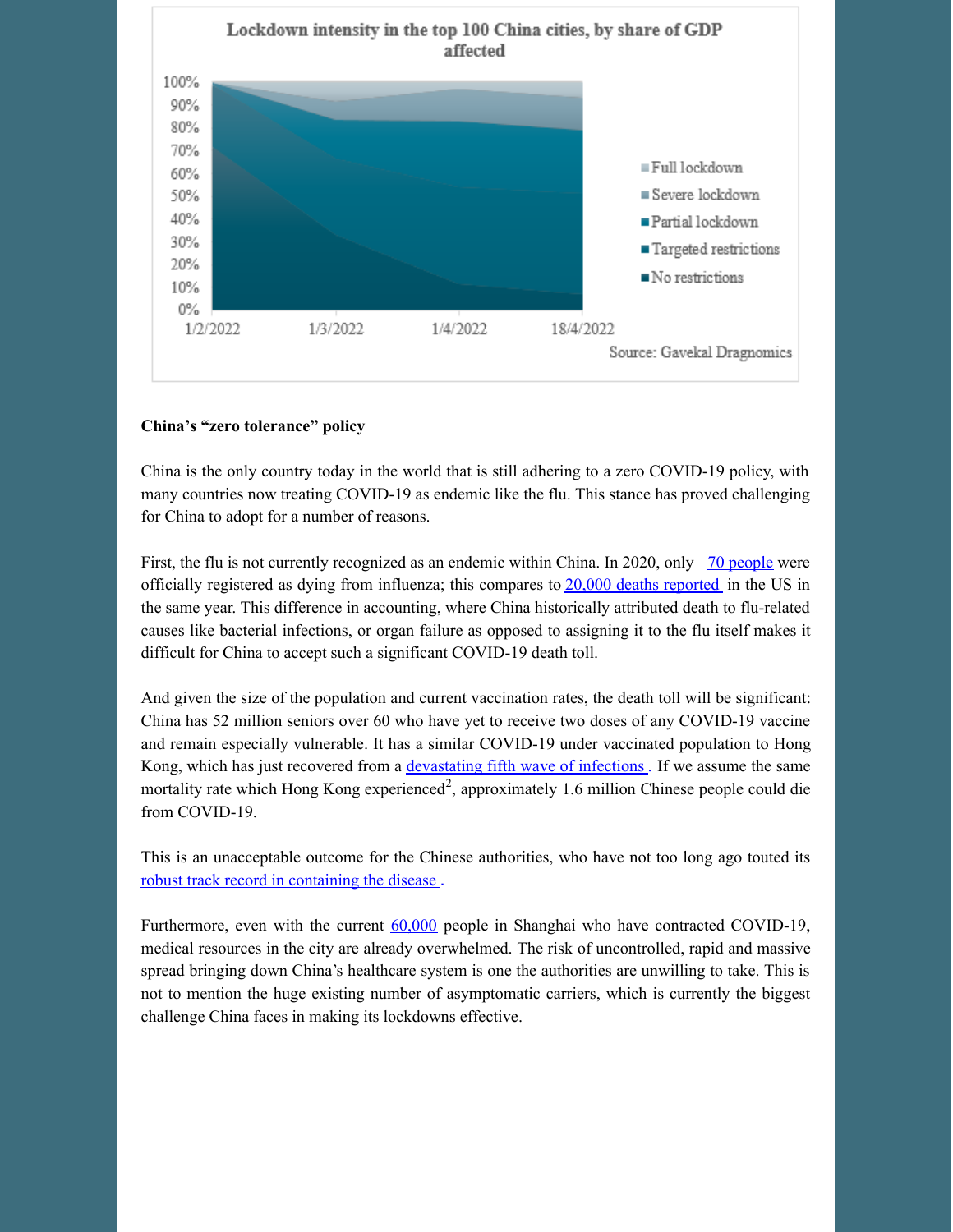

China was a victim of its own prior successful containment achievements as many elderly and their families opted not to vaccinate. Shanghai's lockdown allows Shanghai and the rest of the country time to [vaccinate](https://www.news24.com/news24/world/news/shanghais-focus-shifts-to-vaccination-of-elderly-as-new-cases-decline-20220428) for better protection against the Omicron variant. According to a study in Hong Kong, Sinovac has proven effective, with people over 60 infected with COVID-19 [experiencing](https://www.scmp.com/news/hong-kong/health-environment/article/3173698/why-hong-kongs-coronavirus-death-rate-so-high) a severe and mortality rate of 3.5% and 1.1% with two doses of Sinovac, which then drops to 0.3% and 0.1% with three doses.

#### **Lack of quick, decisive actions resulted in extended Shanghai citywide shutdown.**

Ironically, it was the lack of implementation of strict citywide lockdowns in Shanghai initially when the Omicron variant was discovered that caused the situation to spiral out of control. Shanghai adopted a series of partial lockdowns, which was more economically palatable and which proved historically sufficient in containing prior COVID-19 variants.

This conservative approach towards lockdown can be contrasted with Shenzhen, which experienced an outbreak almost simultaneously. In Shenzhen, the local authorities announced an immediate closure of the city when counts were just in the double digits, and contained all local cases. Shenzhen was able to reopen one week later.

### **[Click](https://www.morgancreekcap.com/market-commentary/#investment-process) here to see back issues of New China Perspectives**

### *CHINA NEWS SPOTLIGHT*

**Beijing cuts mortgage rates for first-time homebuyers to revive property market:** In an effort to revive the country's property market, Beijing will let banks cut the lower limits of interest rates for first-time homebuyers by 20 basis points, Chinese regulators said on Sunday. *Read [more.](https://www.scmp.com/business/article/3177829/beijing-cuts-mortgage-rates-first-time-homebuyers-revive-property-market)*

**China withdraws as 2023 football Asian Cup host due to pandemic:** China withdrew as the 2023 Asian Cup host because of the coronavirus as the country battles its worst outbreak since the early days of the pandemic. *Read [more.](https://www.aljazeera.com/news/2022/5/14/china-withdraws-as-2023-football-asian-cup-host-due-to-pandemic)*

**China Inflation Exceeds Forecasts as Lockdowns Roil Supplies:** China's factory and consumer prices rose faster than expected in April as Covid lockdowns battered supply chains and pushed